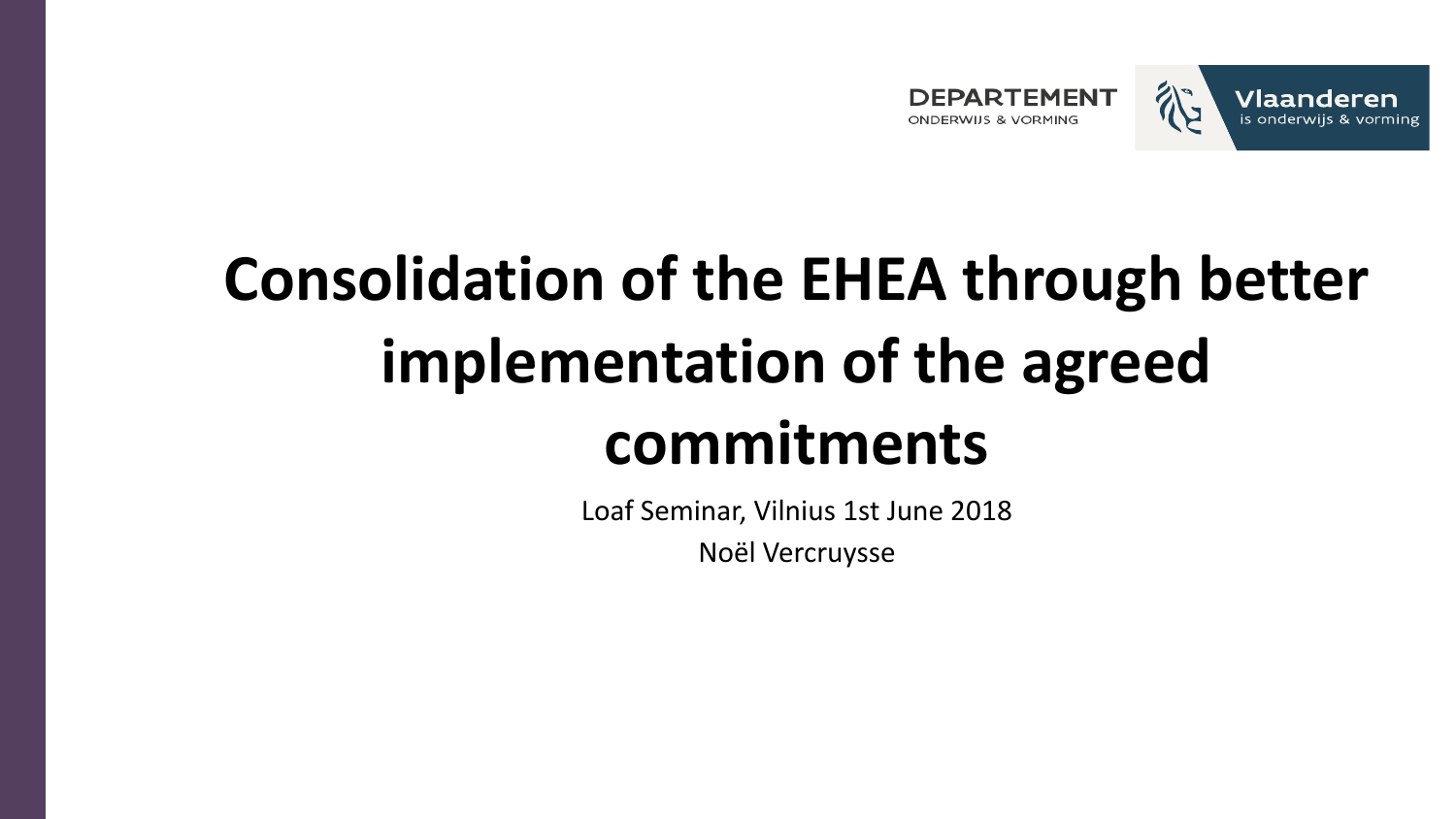- Consolidation of the EHEA: what and why
- Yerevan communiqué and implementation
- Reflections on implementation
- WG2 On implementation
- Paris Communiqué and implementation
- Reversed peer review, peer learning, peer groups, thematic networks
- Flemish Erasmus + project on curriculum design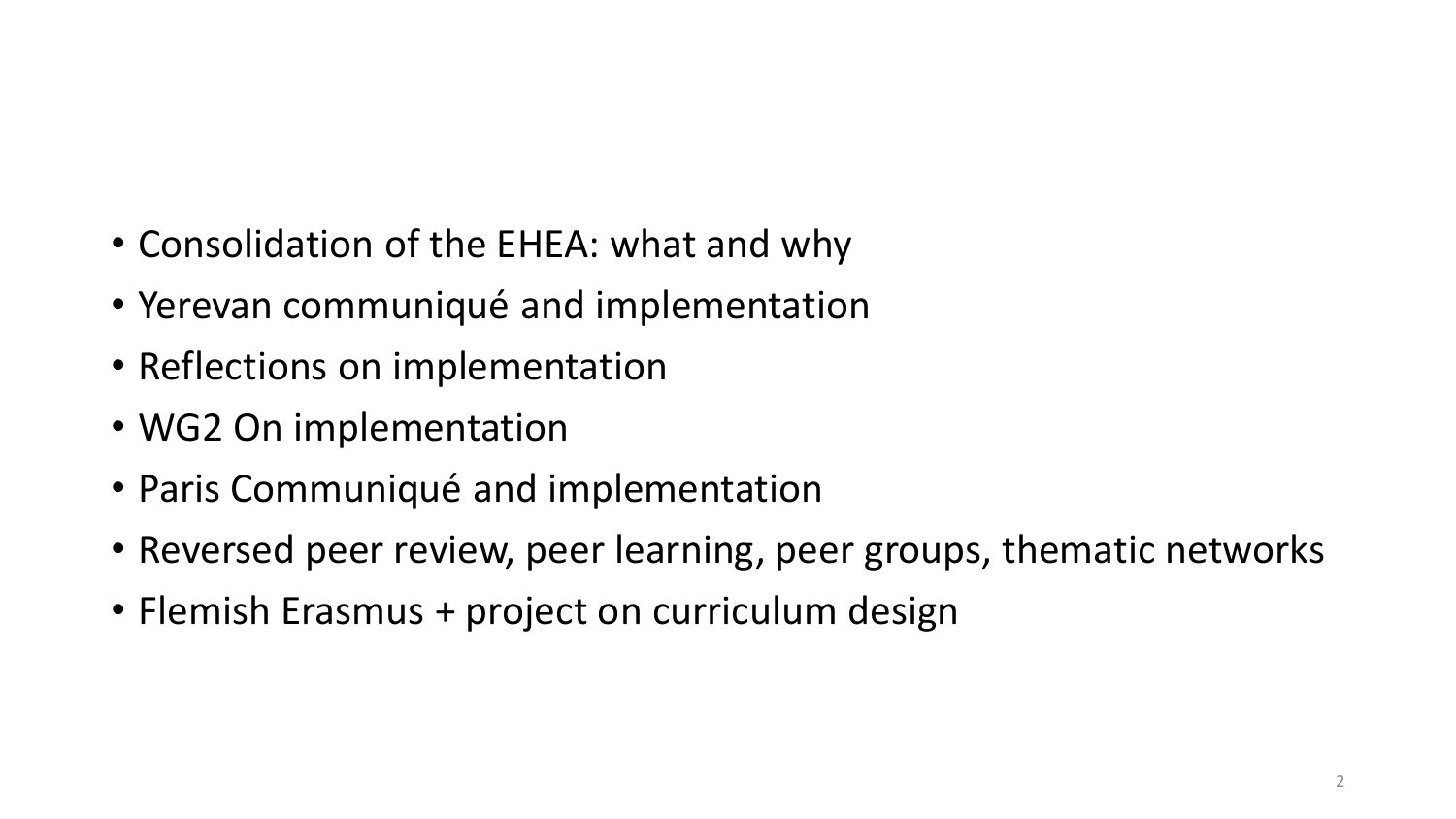### Consolidation

- Consolidation of the EHEA: establishment of mature EHEA characterized by a significant degree of internal coherence and integration, a minimum level of harmonisation of the academic architecture, shift from structures to content, shift from instrumental trust to cognitive trust, high level of crossborder cooperation, the establisment of a European higher education system, internal dynamic, capable to address jointly new challenges, communicative actions towards common understanding, area for debating common higher education issues, …
- Consolidation of the EHEA is a prerequisite for the realisation its vision
- Only a consolidated EHEA can realize its full potential
- Enhanced feeling of ownership by the practitioners/academics of the Bologna Process/EHEA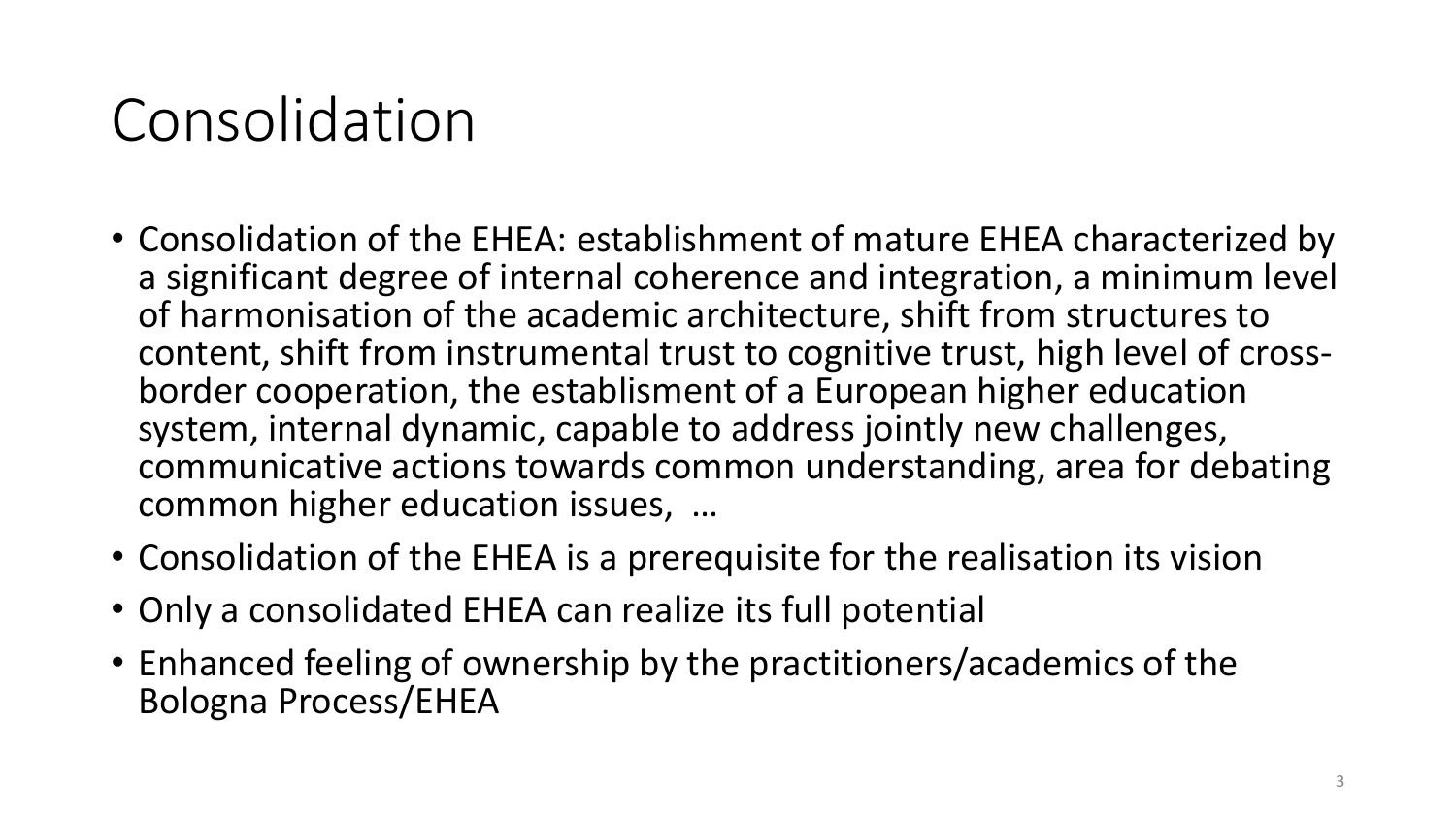#### EHEA Vision in Yerevan Communiqué

• *By 2020 we are determined to achieve an EHEA where our common goals are implemented in all member countries to ensure trust in each other's higher education systems; where automatic recognition of qualifications has become a reality so that students and graduates can move easily throughout it; where higher education is contributing effectively to build inclusive societies, founded on democratic values and human rights; and where educational opportunities provide the competences and skills required for European citizenship, innovation and employment*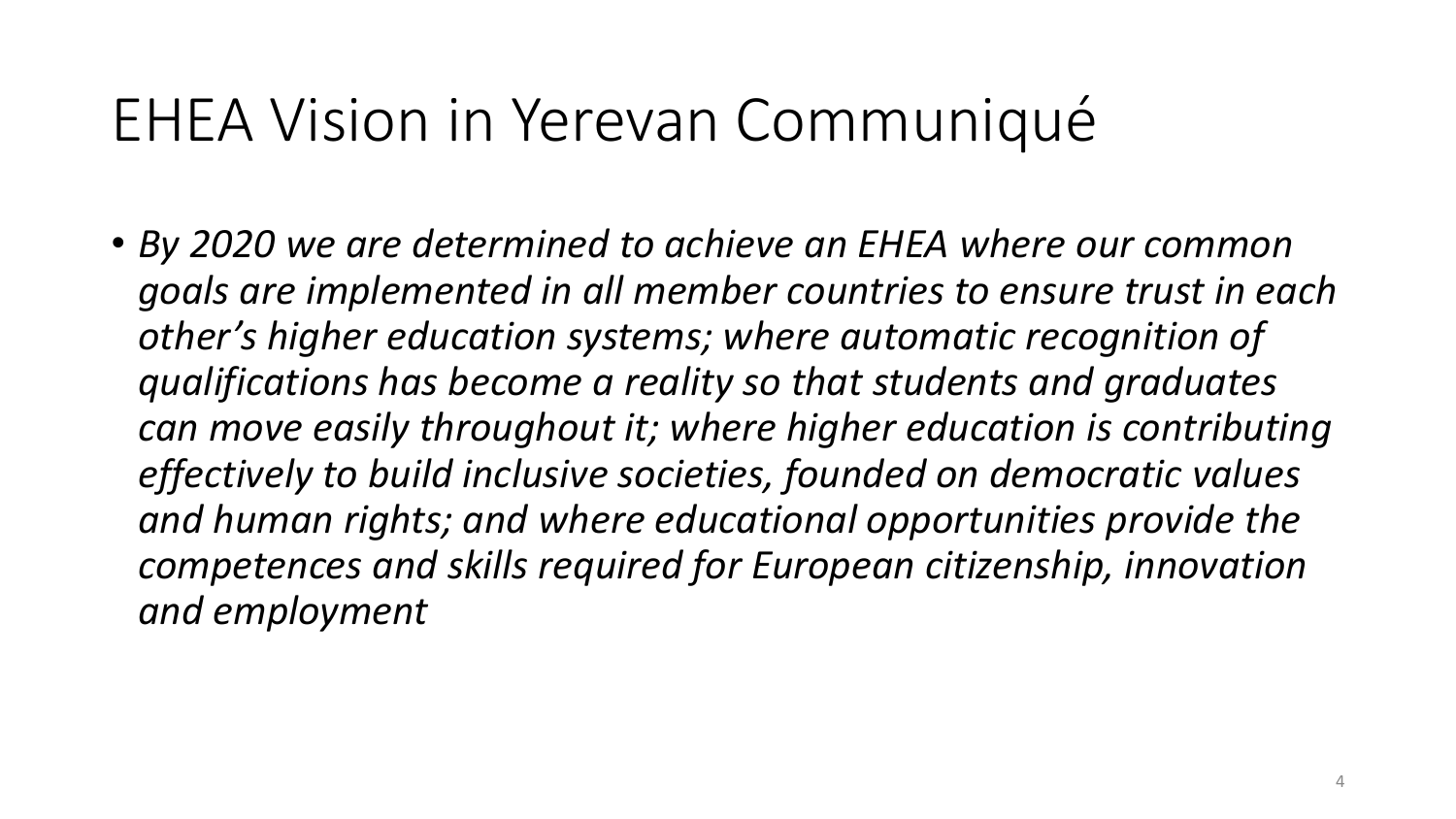# Consolidation (2)

| Policy adoption                      | Policy enactment                        |  |
|--------------------------------------|-----------------------------------------|--|
| <b>Structural reforms</b>            | Problem solving, policy preferences,    |  |
|                                      | challenges                              |  |
| Policy convergence                   | Convergence in the design of the        |  |
|                                      | instruments and the degree<br><b>of</b> |  |
|                                      | implementation                          |  |
| Top-down/vertical                    | Bottom-up/horizontal                    |  |
| implementation/development           | implementation/development              |  |
| Le pays politique                    | Le pays réel                            |  |
| Outputs                              | <b>Outcomes</b>                         |  |
| Summative objectives                 | Formative objectives                    |  |
| Harmonization of structures          | Convergence in policy goals             |  |
| Single loop learning                 | Double loop learning (including a       |  |
|                                      | reflection on the in 1999 agreed goals) |  |
| Legislative implementation           | Academic implementation                 |  |
| <b>Structures</b>                    | Content                                 |  |
| Network of officials                 | Network of practitioners                |  |
| Process                              | Activities/outputs                      |  |
| Rational/instrumental<br>perspective | Cognitive/normative perspective on      |  |
|                                      |                                         |  |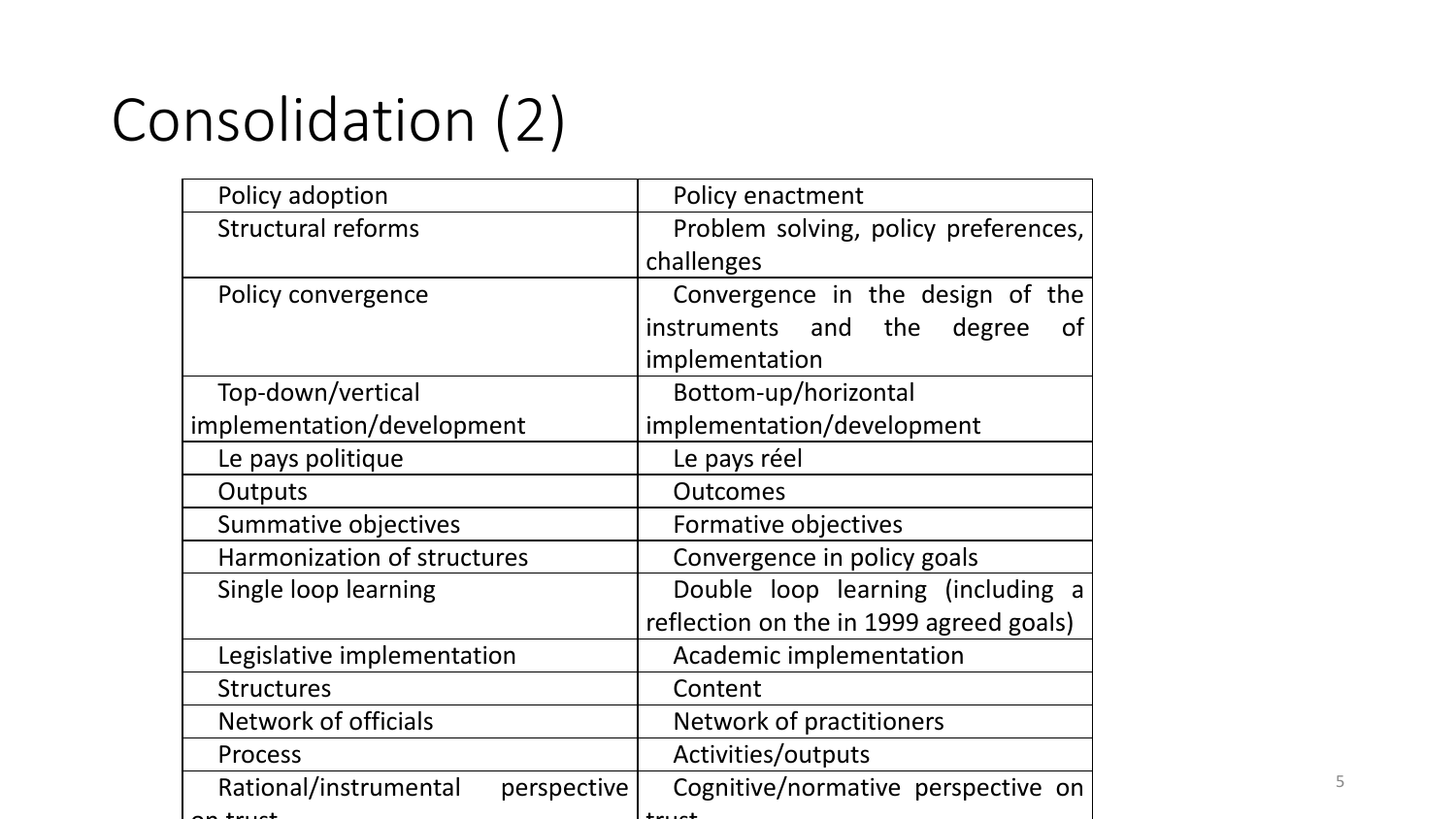# Consolidation (3)

- Principes and values of the EHEA (Bologna or EHEA esperanto?)
	- Harmonisation of the academic architecture
	- Mobility of students, teachers, researchers and graduates throughout the EHEA
	- Automatic recognition of credits, study periods and diplomas across the EHEA;
	- Cooperation in all areas: joint study programmes, joint innovative actions, joint research projects, ..
	- Openness both globally and locally (community engagement)
	- Transparency in the diversity
	- Participation of the stakeholders: co-creation and partnerships
	- Social dimension and equal opportunities
	- Quality impetus
	- Flexibility and lifelong learning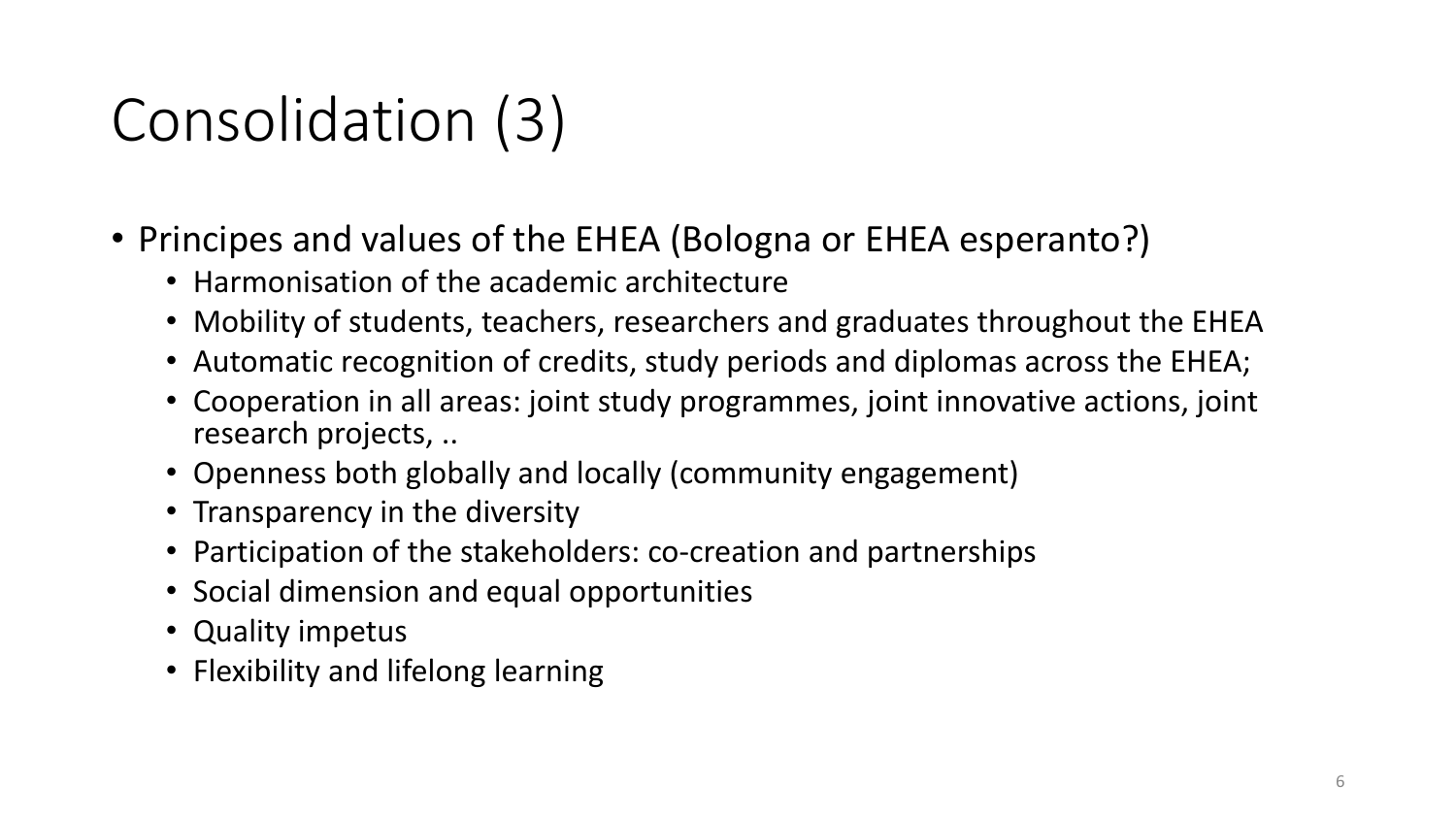### Yerevan Communiqué

- Implementation is one of the four major priorities for 2015-2018: implementing agreed structural reforms is a prerequisite for the consolidation of the EHEA and for its success; non-implementation undermines the functioning and the credibility of the EHEA;
- Some guidelines/advice from the ministers:
	- Coherent and full implementation requires shared ownership and commitment by policy makers and academic communities
	- Correct implementation, not in bureaucratic or superficial way
	- Collective responsibility: mutual support through policy dialogue and exchange of good practices
	- More precise measurement of performance/degree of implementation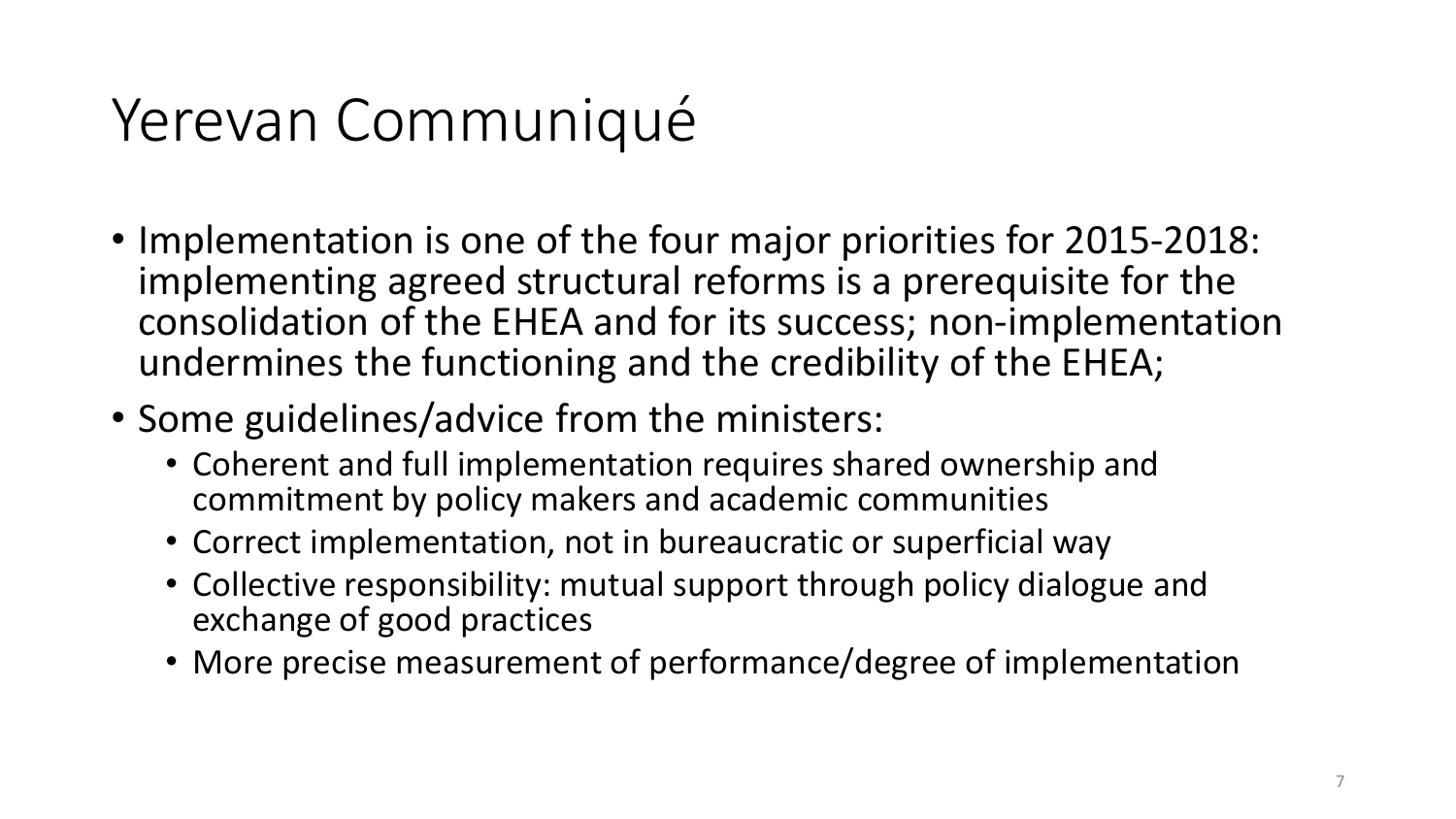#### Implementation

- Nature of the Bologna process:
	- a process of vertical higher education policy convergence and implementation;
	- a process of transnational communication about policy dissemination and coordination;
	- a transnational platform for defining common responses to the challenges and problems higher education systems are facing and which higher education systems have to cope with.
- Different types of commitments:
	- Agreed structural reforms;
	- Agreed policy challenges, policy themes, preferences and priorities.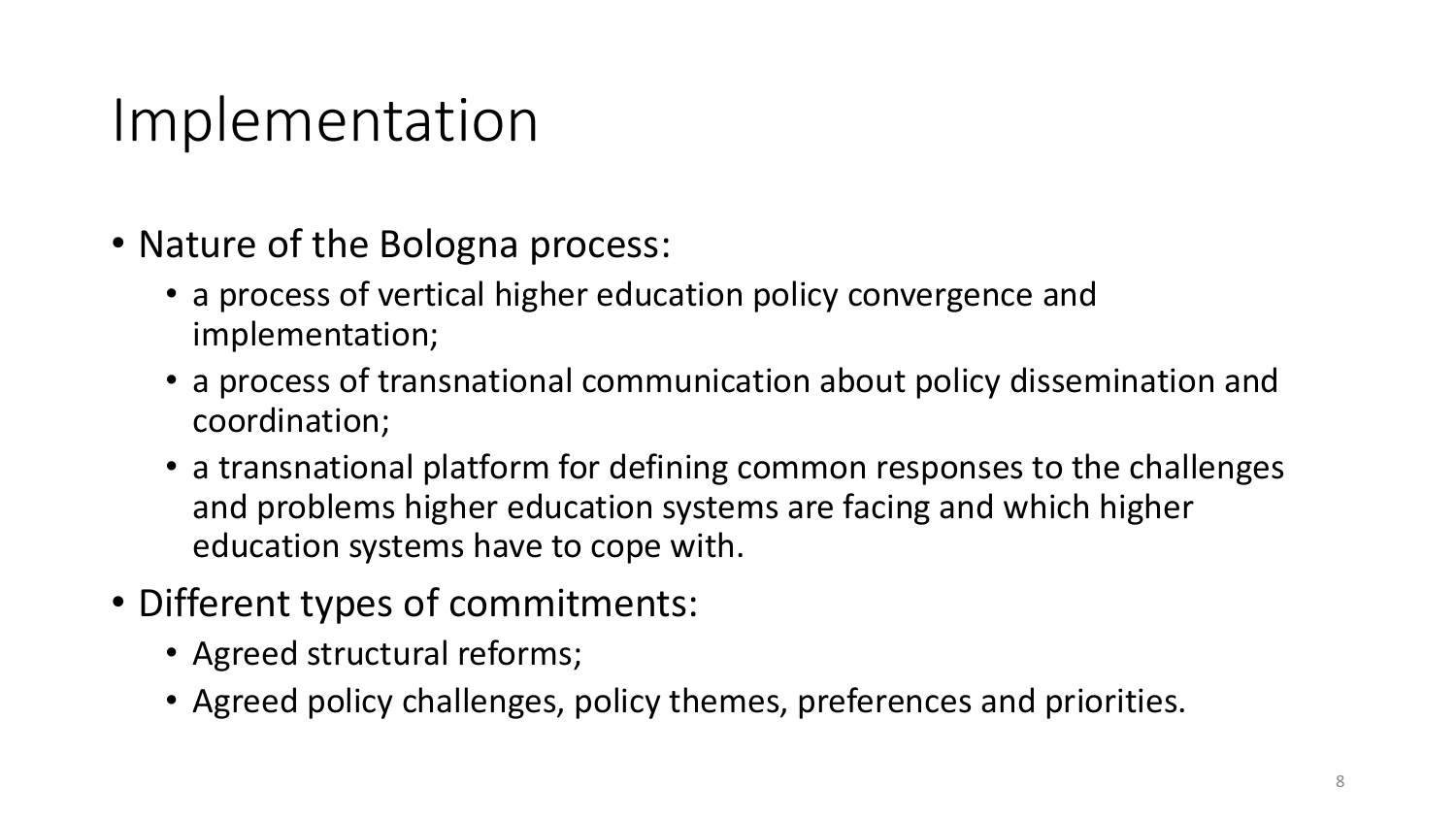### Implementation (2)

- Two perspectives on policy implementation:
	- Policy adoption mostly through legislative measures
	- Policy enactment in the meaning of realizing policy through practices.
- Three indicators of policy implementation:
	- The policy adoption
	- The instrumental design of the policy adopted
	- The degree of implementation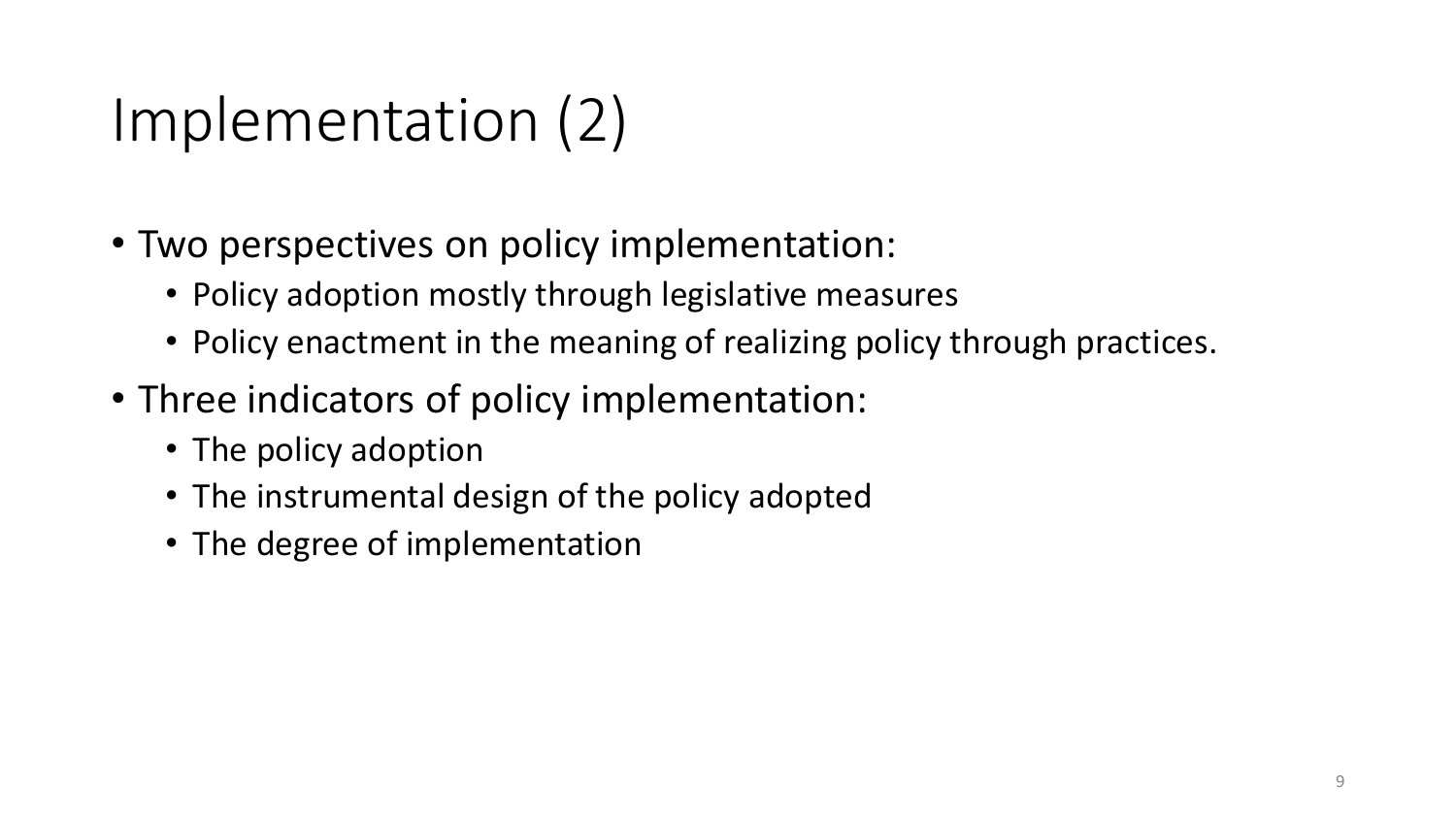#### Two levels

- From the document the Bologna process revisited: It is wise to consider the two main levels of implementation (the national and the institutional one) separately, handle them with different approaches and evaluate them in different ways.
- Distinction between Le pays politique et le pays réel (Guy Neave):

| Four           | Pays reel              | Pays reel              |
|----------------|------------------------|------------------------|
| combinations   | ٠                      |                        |
| Pays politique |                        |                        |
| $\ddot{}$      | Implementation         | Implementation problem |
| Pays politique | Implementation problem | Non-implementation     |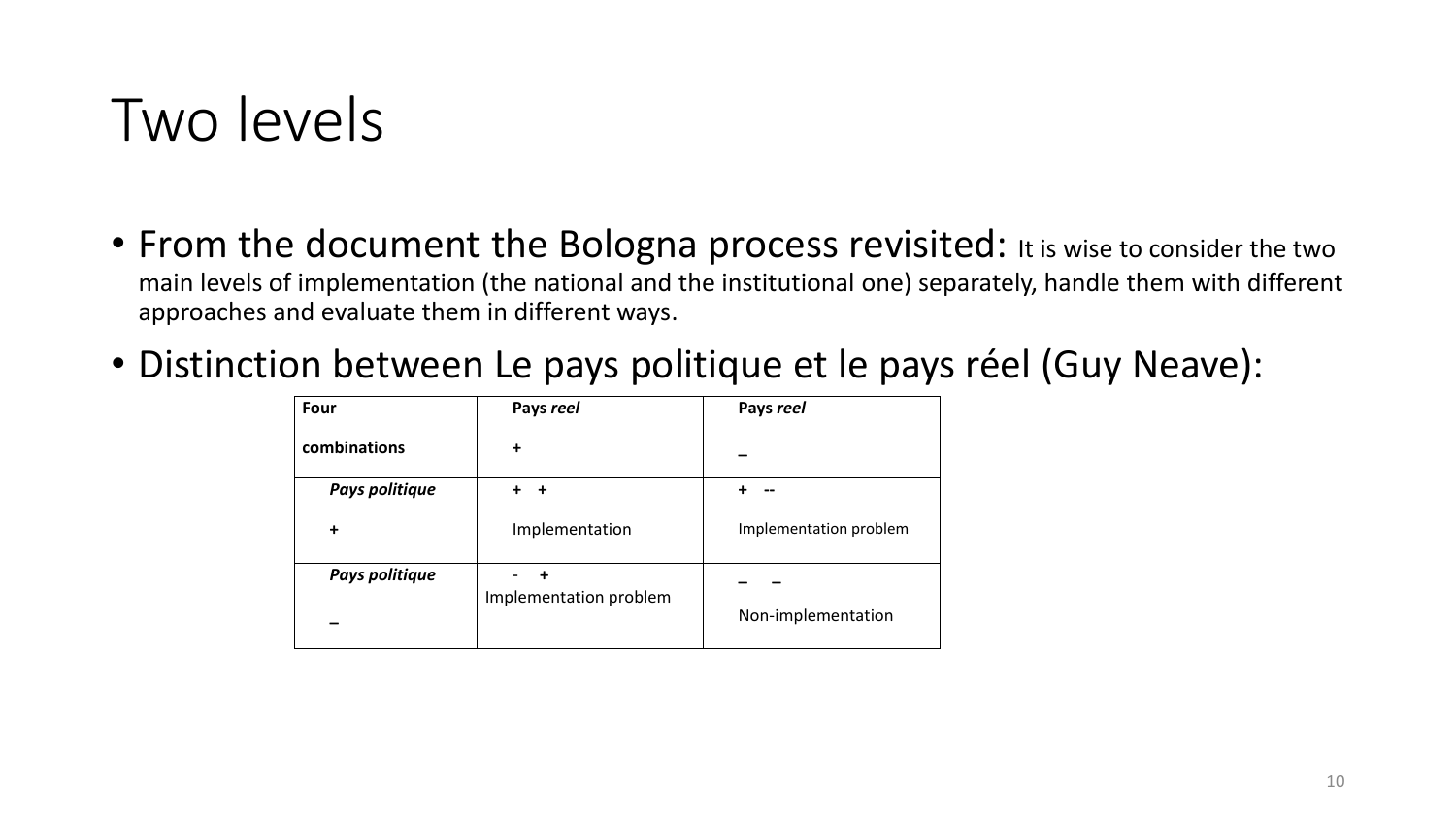# Working group 2 'On implementation'

- ToR:
- *'The working group on implementation is responsible to provide support to member states for the implementation of agreed goals on a national and institutional level. It is mandated to coordinate a programme of actions (such as peer learning, voluntary peer review, conference, seminar, workshop etc.) based on policy dialogue and exchange of good practice; actions proposed and organised by countries, institutions and/or organisations. The Working Group will develop policy proposals based among others on conclusions from events aiming at providing support to countries in achieving the implementation of agreed key commitments within the European Higher Education Area.*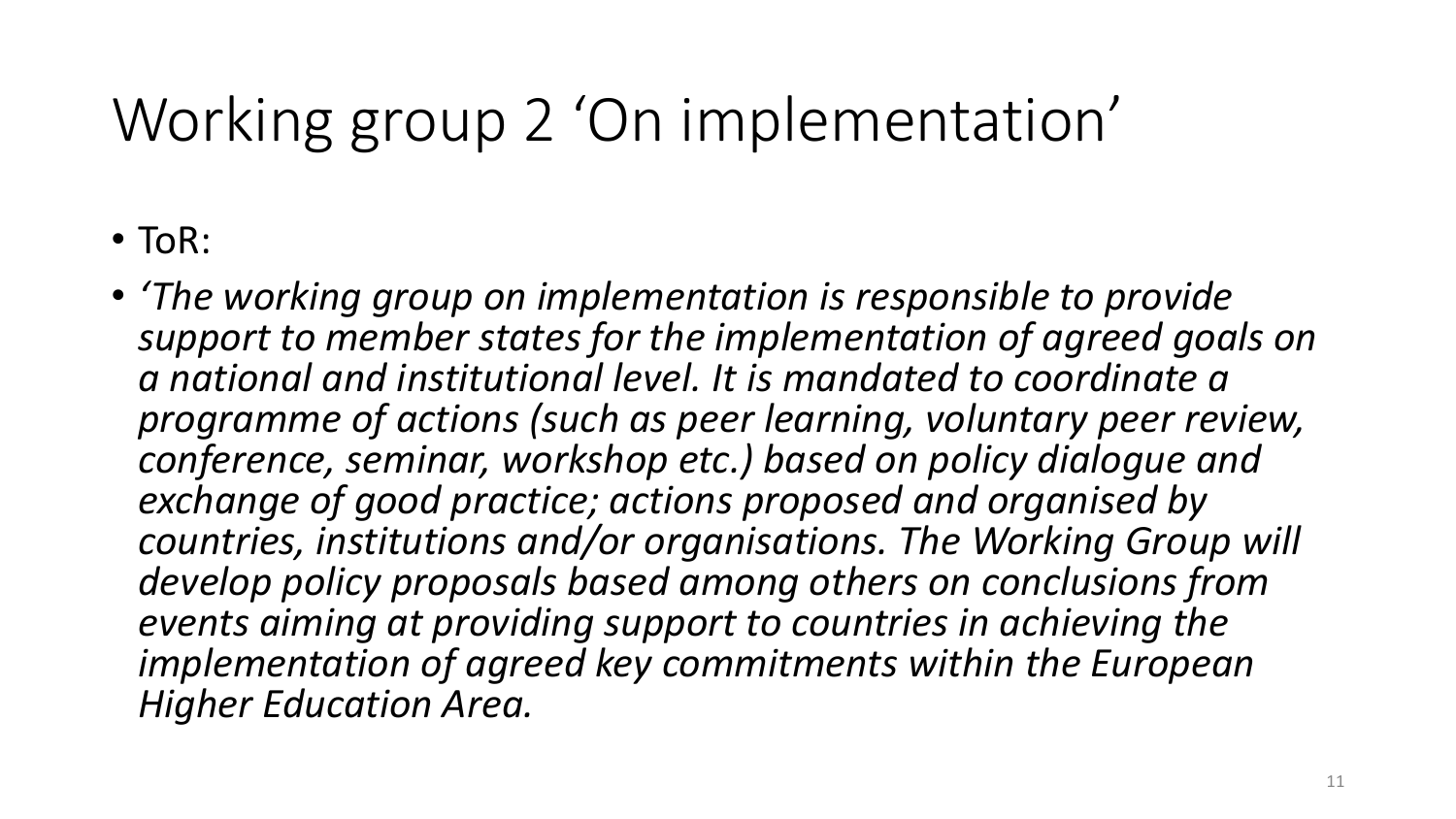### WG 2 On implementation (2)

- The initial approved way of working was perceived by the WG as being not fully satisfactory
	- The disperse character of the initiatives; the list of events was characterized by a diversity in terms of purposes and goals, topics, context and orientation.
	- Coherence among the different events was missing and there was no ex ante concertation;
	- The lack of follow-up of the outcomes of the events;
	- The lack of sufficient international orientation of most of the initiatives;
	- Conclusions often of a very general nature (not really oriented towards fostering implementation at EHEA level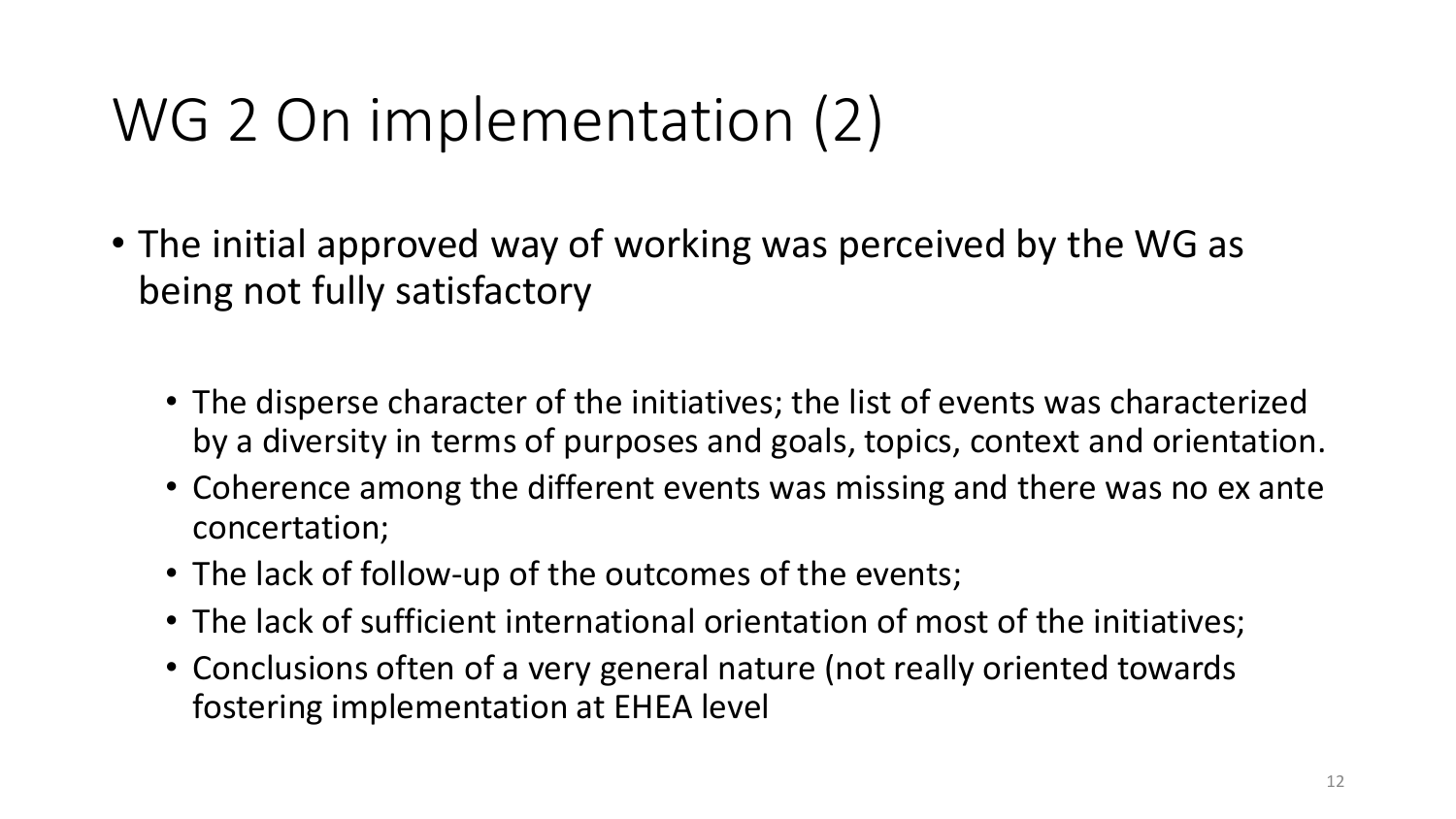# WG On Implementation (3)

- We developed an alternative concept/tool: reversed peer review:
	- From a more vertical orientation to a more horizontal approach and going beyond a categorizing/division of countries (a more inclusive approach)
	- The concept was welcome by all actors as an innovative approach to bring together countries to discuss issues related to the implementation of the agreed structural reforms at national and institutional level;
	- The RPR offers the countries to tell their own stories and to explain their context of implementation
	- An in depth policy dialogue took place
	- Bridging the gap between le pays politique et le pays réel
- Strong points
	- The active involvement of the different stakeholders in the different initiatives in particular in the reversed peer reviews;
	- The willingness of the countries to enter in a policy dialogue fostering the mutual understanding of the implementation issues;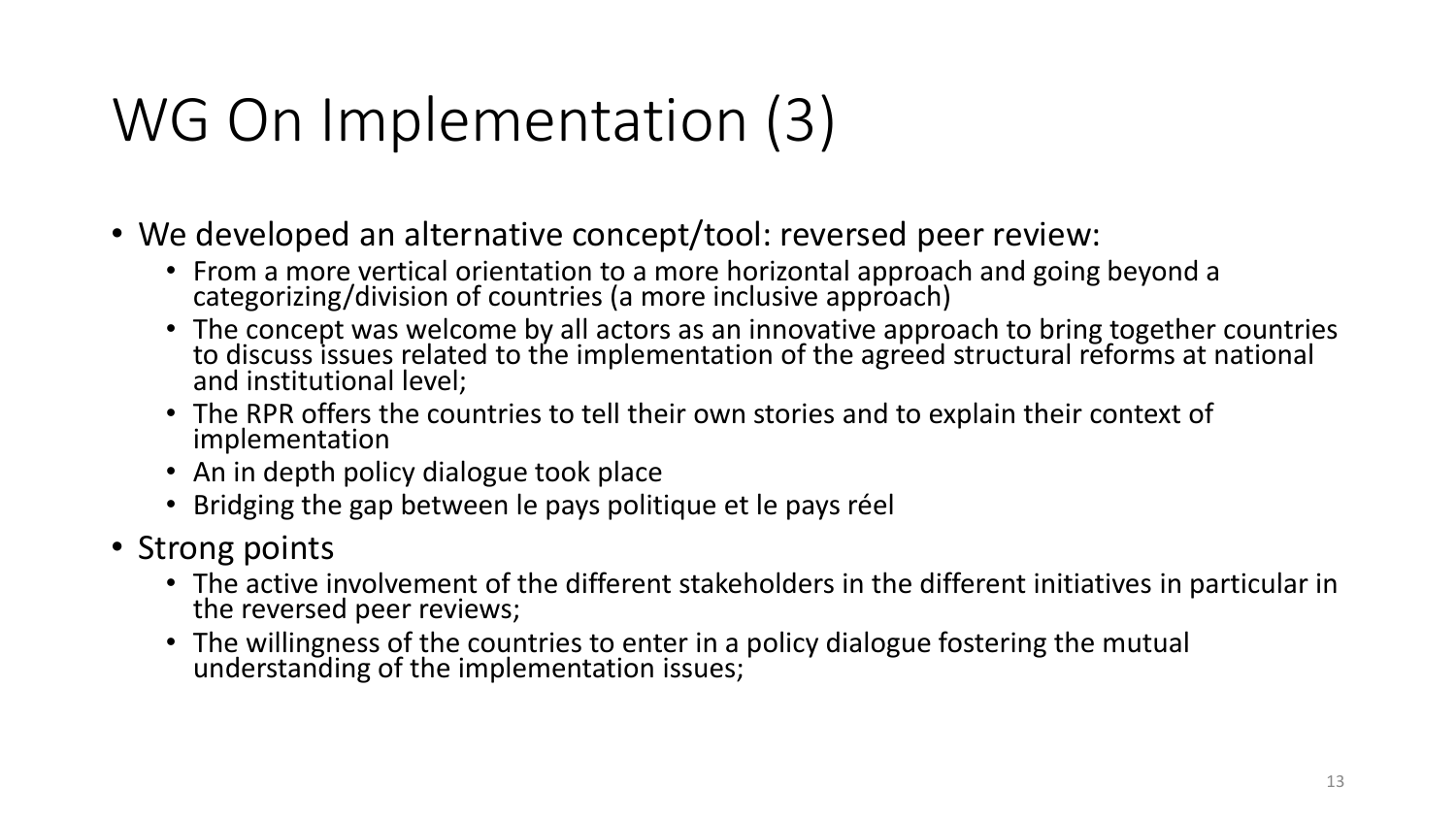#### New approach to implementation

- We have moved from reversed peer review to policy dialogue and peer review to peer groups
- Implementation is a collective endeavor/responsibility involving all EHEA members at a voluntary basis but not free of commitments
- Follows the Bologna spirit and philosophy of mutual cooperation and capacity building in order to move forward all together
- Achieving implementation by peer dialogue and mutual learning among equal partners (RPR too much the perception of two different categories)
- It is important to better communicate the benefits from being a EHEA  $member: causal chain:$  Full implementation of the key commitments  $\rightarrow$  increased cooperation, mobility and exchange  $\rightarrow$  enhanced quality, attractiveness and contribution of higher education to European and global society.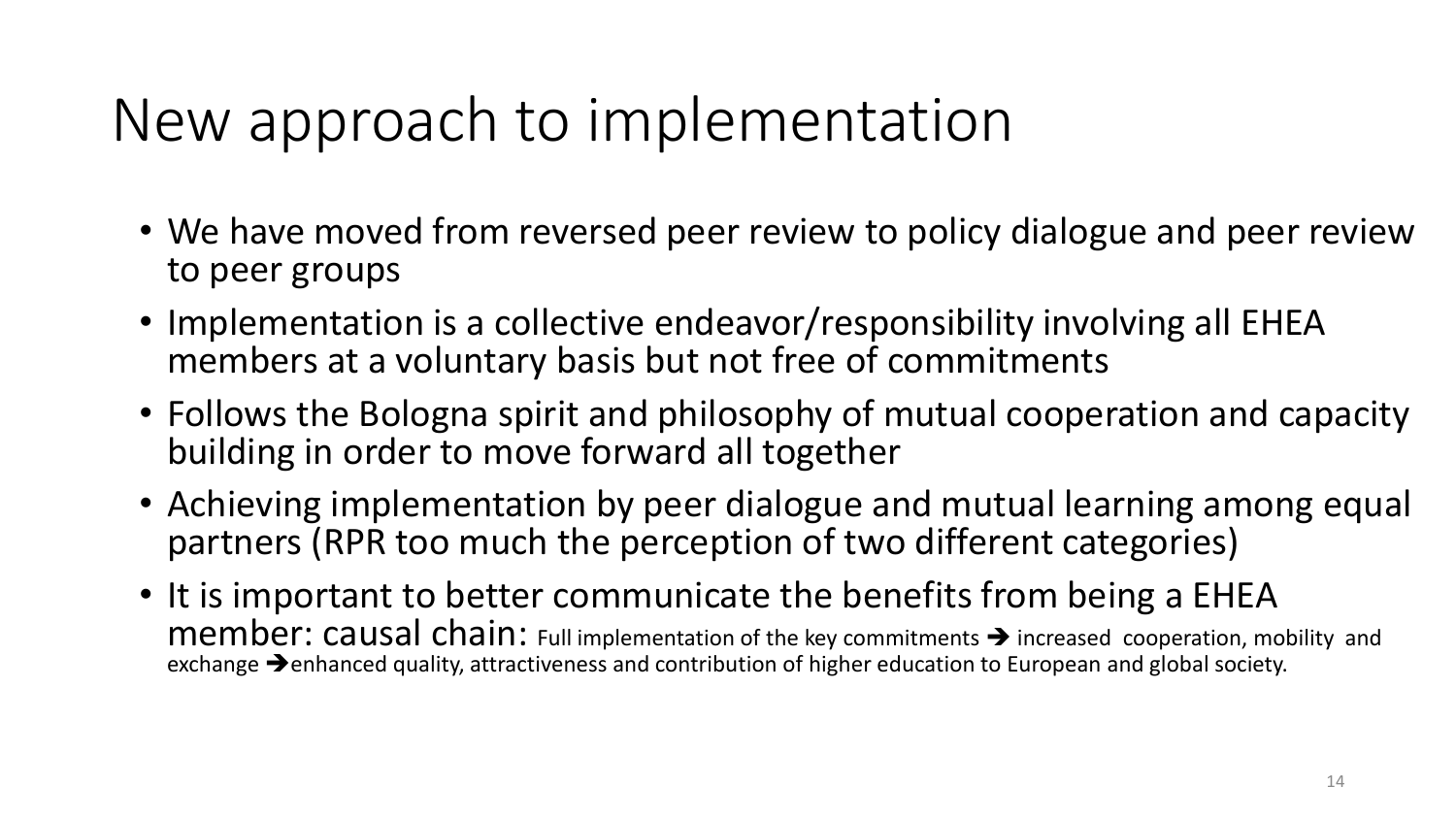# New approach to implementation (2)

- Peer groups:
	- 3 peer groups: QF, QA and recognition
- Composition:
	- 4à6 countries in different stage of implementation
	- Involving all stakeholders (if possible higher education researchers)
	- Two co-chairs responsible for the functioning of the peer group
- Actions and way of working:
	- Background paper on the key commitment concerned based on the implementation report, the report of Structural Reforms Working Group and research papers
	- Platform for policy dialogue, mutual learning and mutual understanding
	- Platform for sharing knowledge, ideas and practices
	- Platform for taking a critical look at how structural reforms have been implemented
	- Platform for discussing factors affecting implementation
	- Peer support and peer counselling
	- Targeted seminars
	- 2à3 meetings and regular follow-up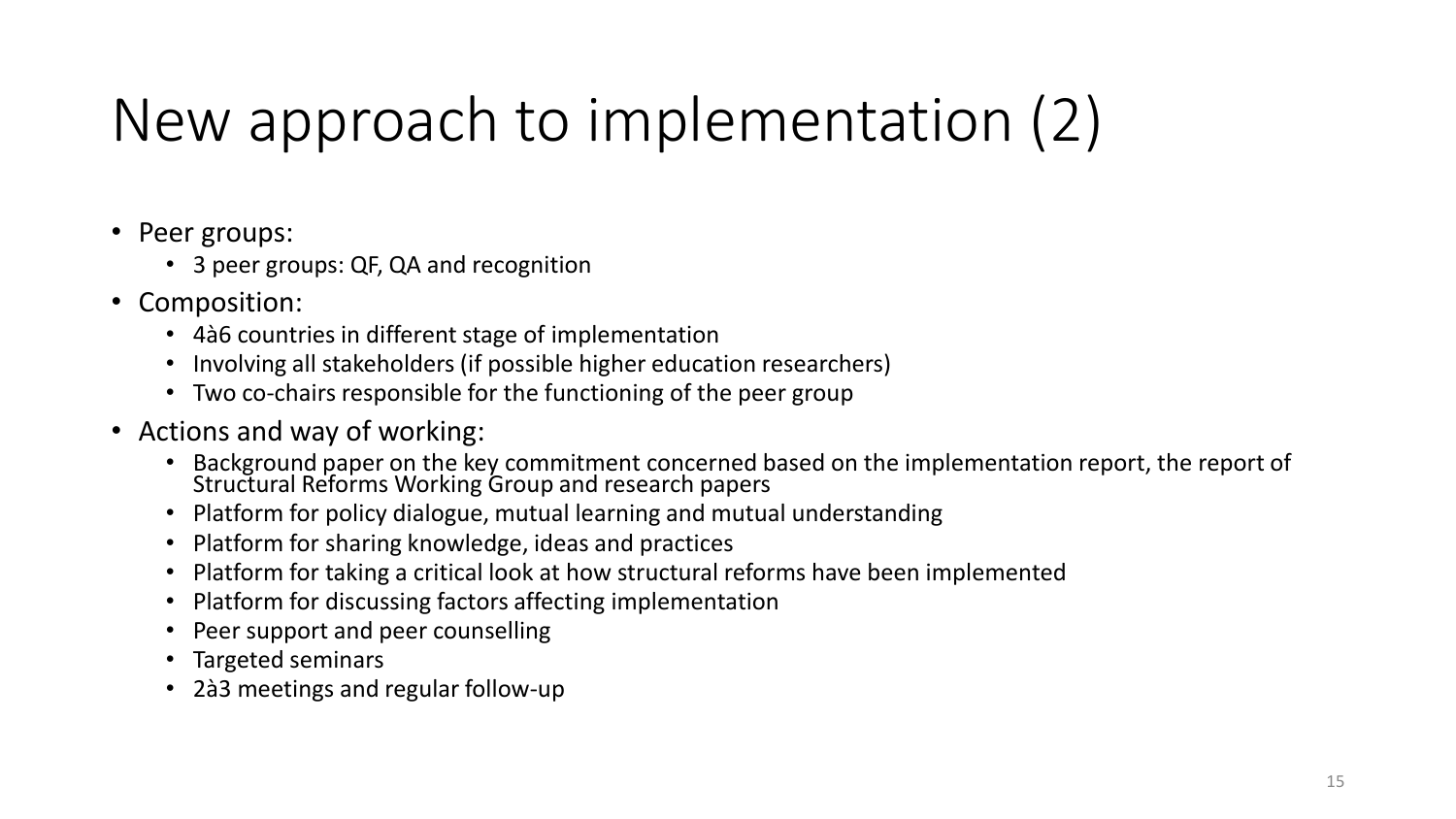### New approach to implementation (3)

- Researchers conference 2017: Peer learning does not currently work. Higher education institutions and policy-makers, countries involved in the Bologna Process themselves tend to act separately instead of exchanging ideas and cooperating for a common good. Collegiate mutual learning happens only randomly. Everyone thinks that their context is unique despite having common referential commitments within the Bologna Process framework. This practice should be substituted with one framed by peer learning. New communities of practice and social networks of knowledge sharing should be built within the Bologna Process framework;
- WG recommendations on SD:
	- We recommend establishing a European thematic network of higher education practitioners to foster inclusive higher education.
- WG recommendations RPL:
	- That governments and/or public authorities involve practitioners and the relevant stakeholders in the implementation of the reformed legislation and routines.
	- That peer learning activities for practitioners are organized in order to exchange knowledge and to build trust in RPL, nationally and cross-border.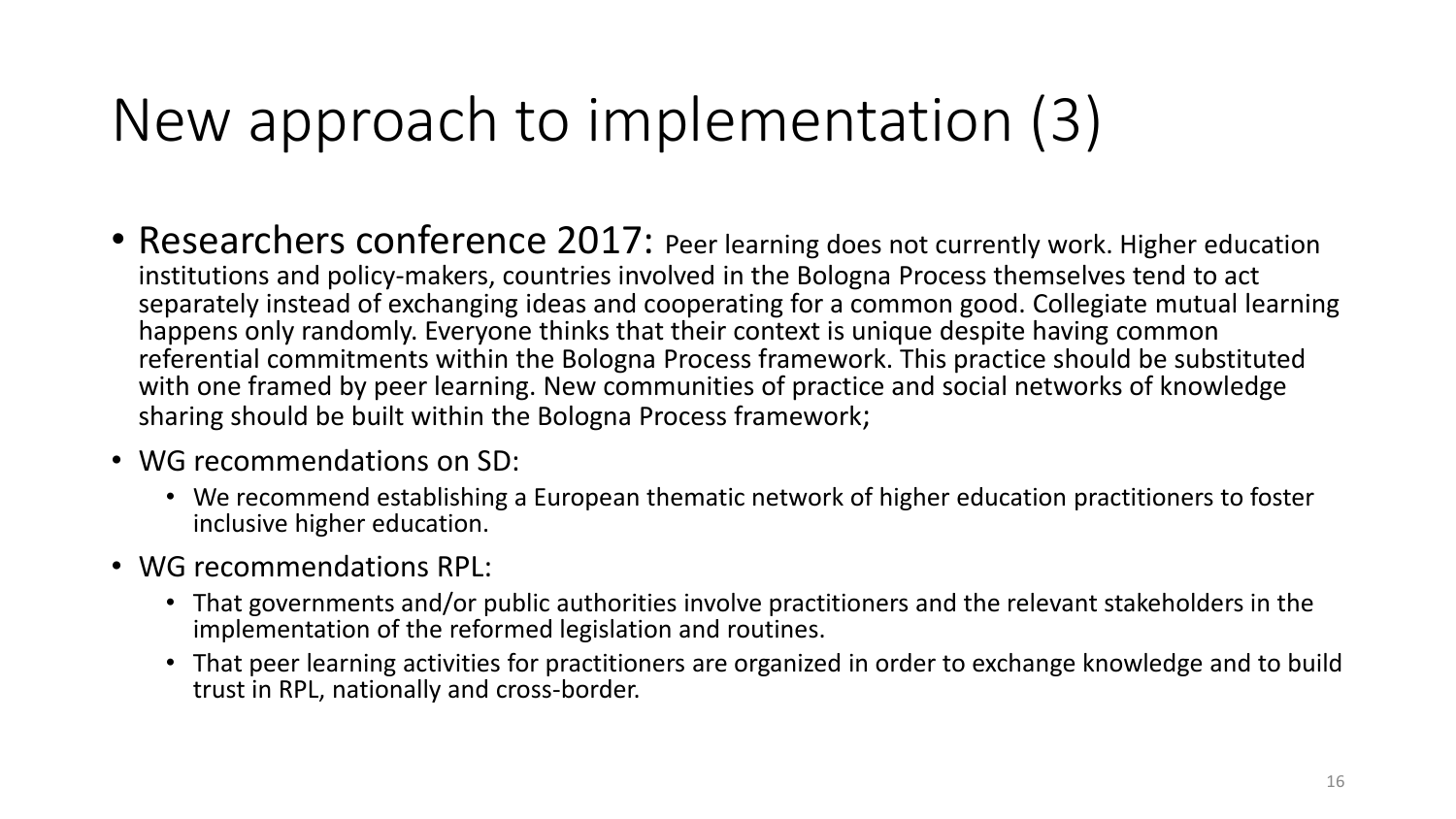### New approach to implementation (4)

- What is important: focus on mutual learning and mutual understanding, peer to peer dialogue, equal partners, input of higher education researchers can be useful, room for a critical look at and questioning esatblished reforms, an open mind and an academic attitude;
- Expectations: each peer group develop its own dynamics but we expect visible progress with regard the implementation of the key commitments across the EHEA and in particular rising awareness and changing minds;
- May 2020: evaluation of the new approach by the ministers and it is up to ministers to decide what in case a country showed no willingness to be engaged/involved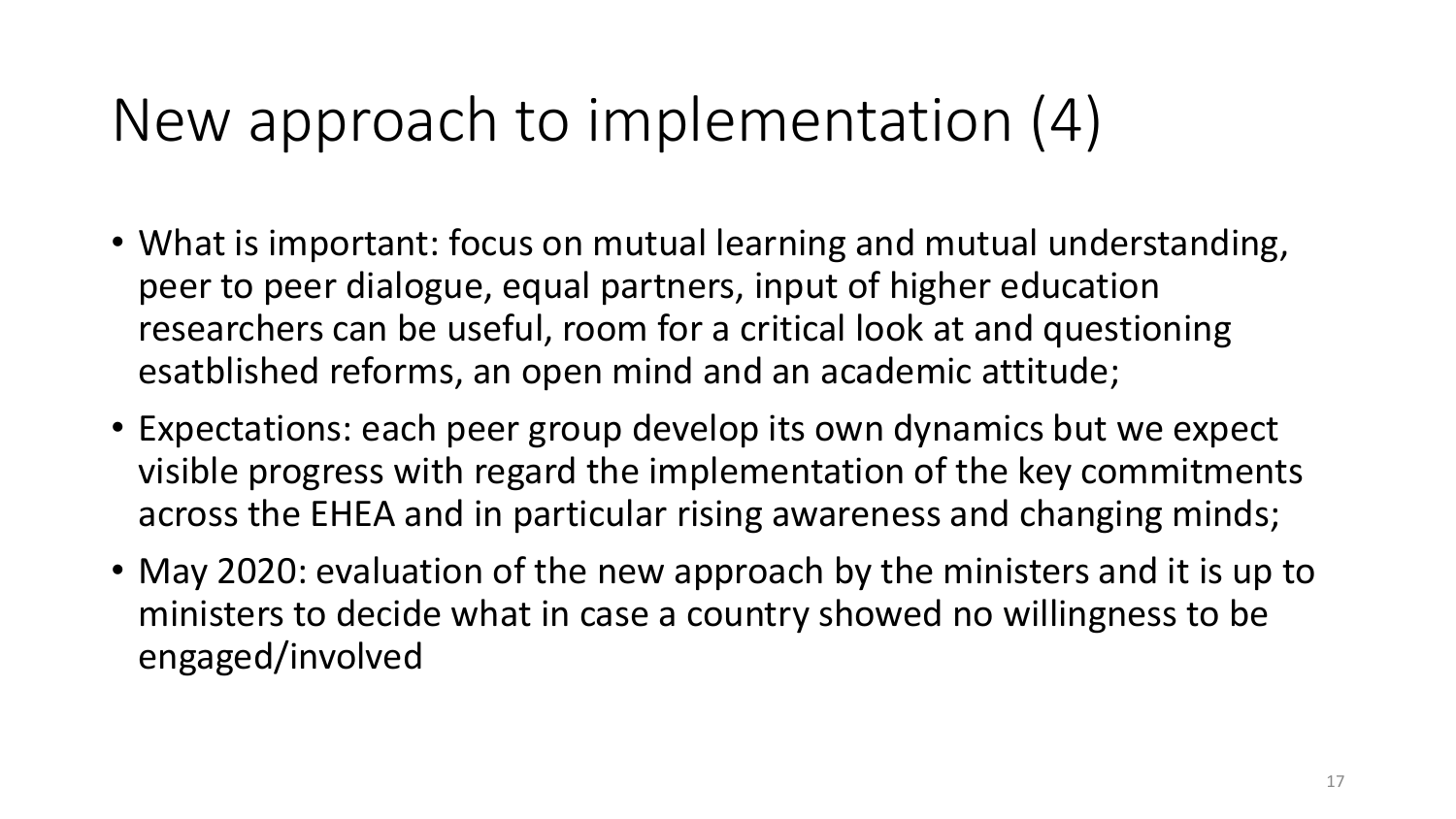#### Paris Communiqué and implementation

- In order to ensure the implementation of Bologna key commitments, the ministers have adopted a structured peer support approach based on solidarity, cooperation and mutual learning. In 2018-2020, thematic peer groups will focus on three key commitments crucial to reinforcing and supporting quality and cooperation inside the EHEA:
	- a three-cycle system compatible with the overarching framework of qualifications of the EHEA and first and second cycle degrees scaled by ECTS
	- compliance with the Lisbon Recognition Convention,
	- and quality assurance in compliance with the Standards and Guidelines for Quality Assurance in the European Higher Education Area.
- The ministers mandated the BFUG to implement, coordinate and monitor the adopted peer support approach, and to do so with the aid of the Bologna Implementation Coordination Group (BICG) established to that end.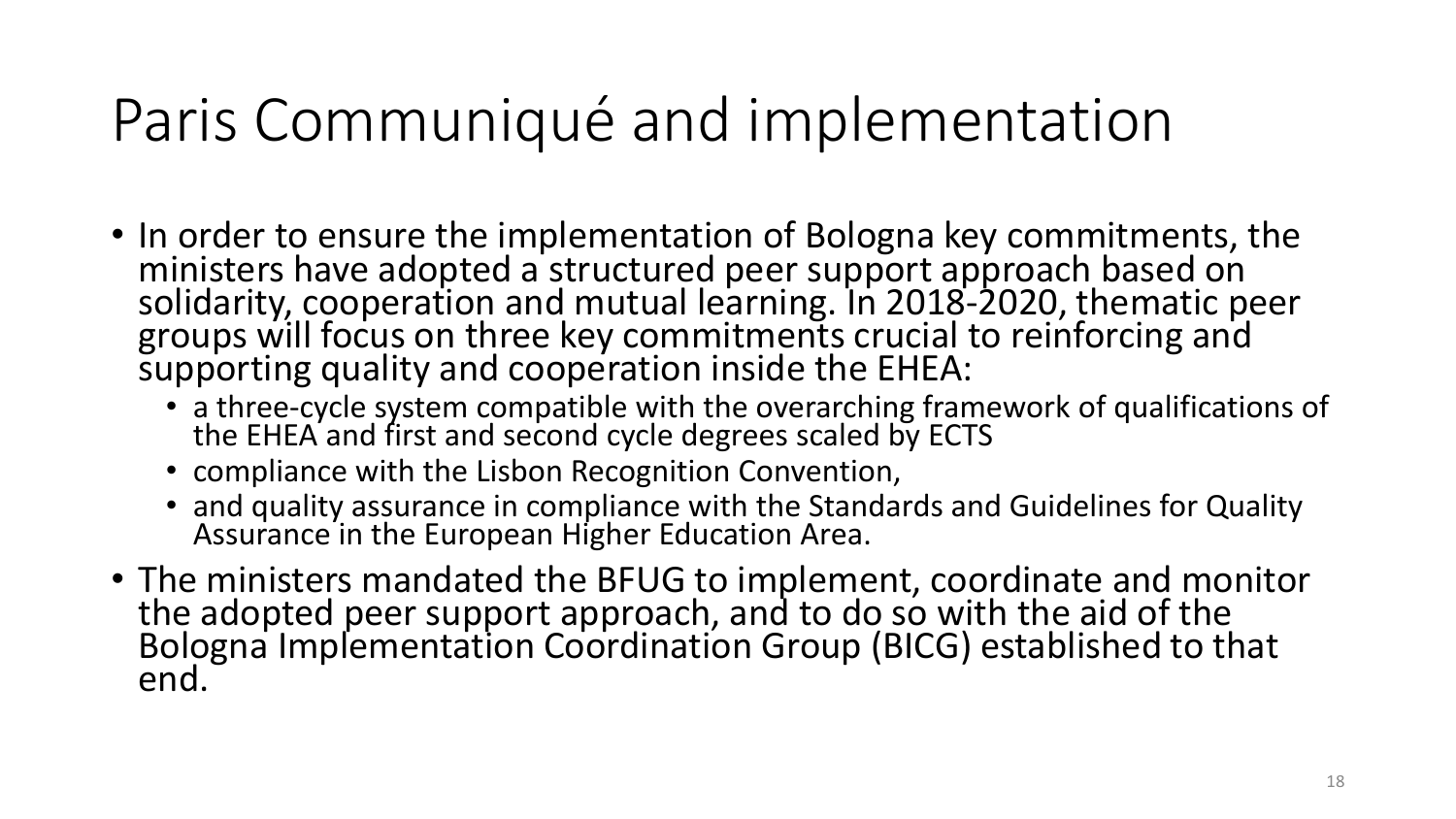- Project was developed by the ministry; the Flemish Council of Education has implemented it impeccablely; I am indebted to Isabelle De Ridder, Cis Van Den Bogaert and Patrick Van den Bosch for their input;
- Background of the project: pressures on the curriculum: internationalisaton, innovation, enterpreneurship, student-centred learning, employability, democratic citizenship, sustainable development, social commitment, social dimension, interdisciplinarity
- AND there is only one curriculum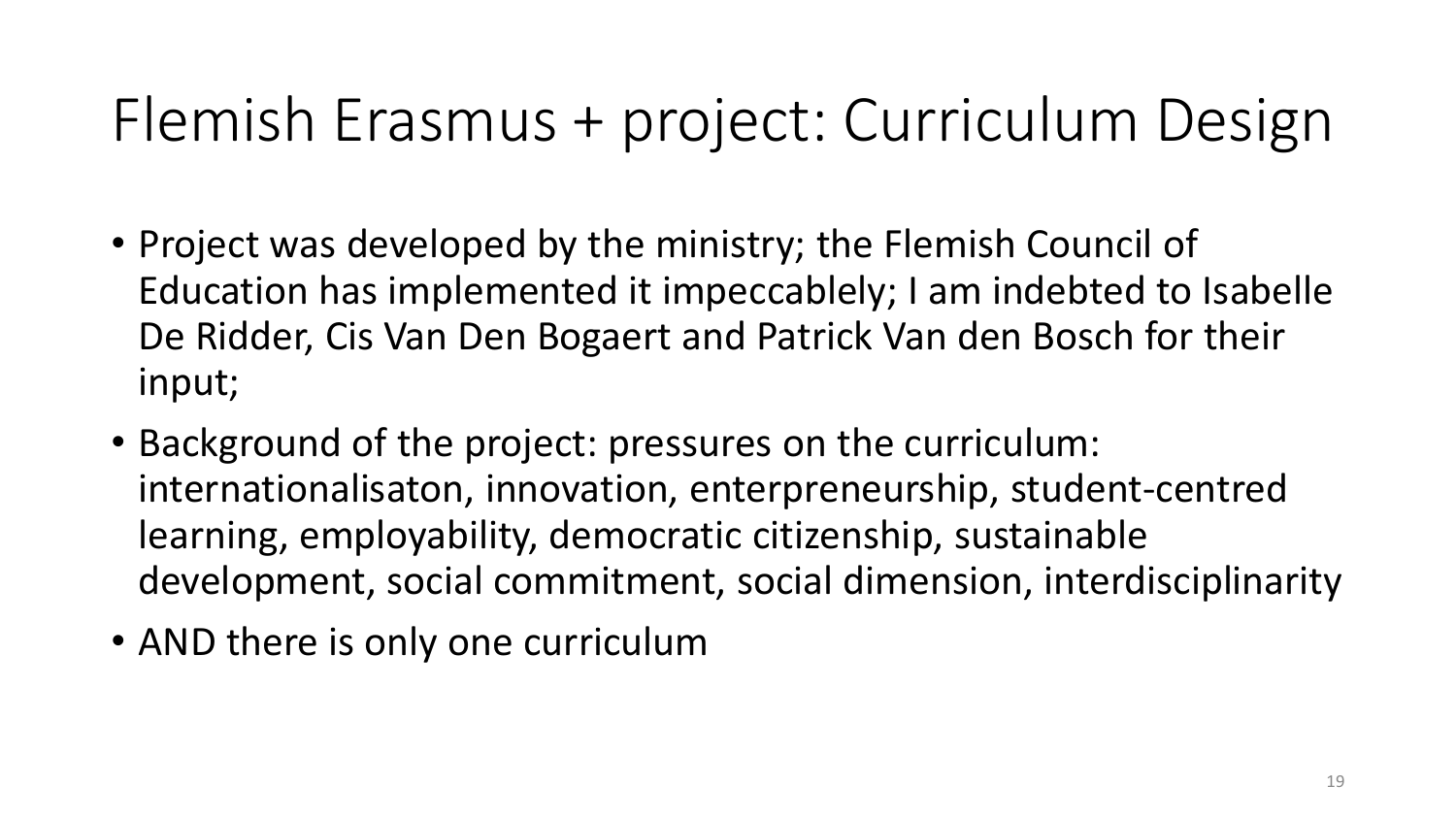• This project has a threefold intention: 1. raising awareness of the critical role curriculum design and delivery plays in the changing higher education landscape; 2. obtaining modernised curricula designed and delivered in such a way that all graduates, upon completion, have acquired the abilities and capabilities for work and life in a complex and rapidly changing world; 3. developing more collaborative partnerships and exchanges of knowledge, experience and innovative practices at the national and international level with regard to curriculum design and delivery.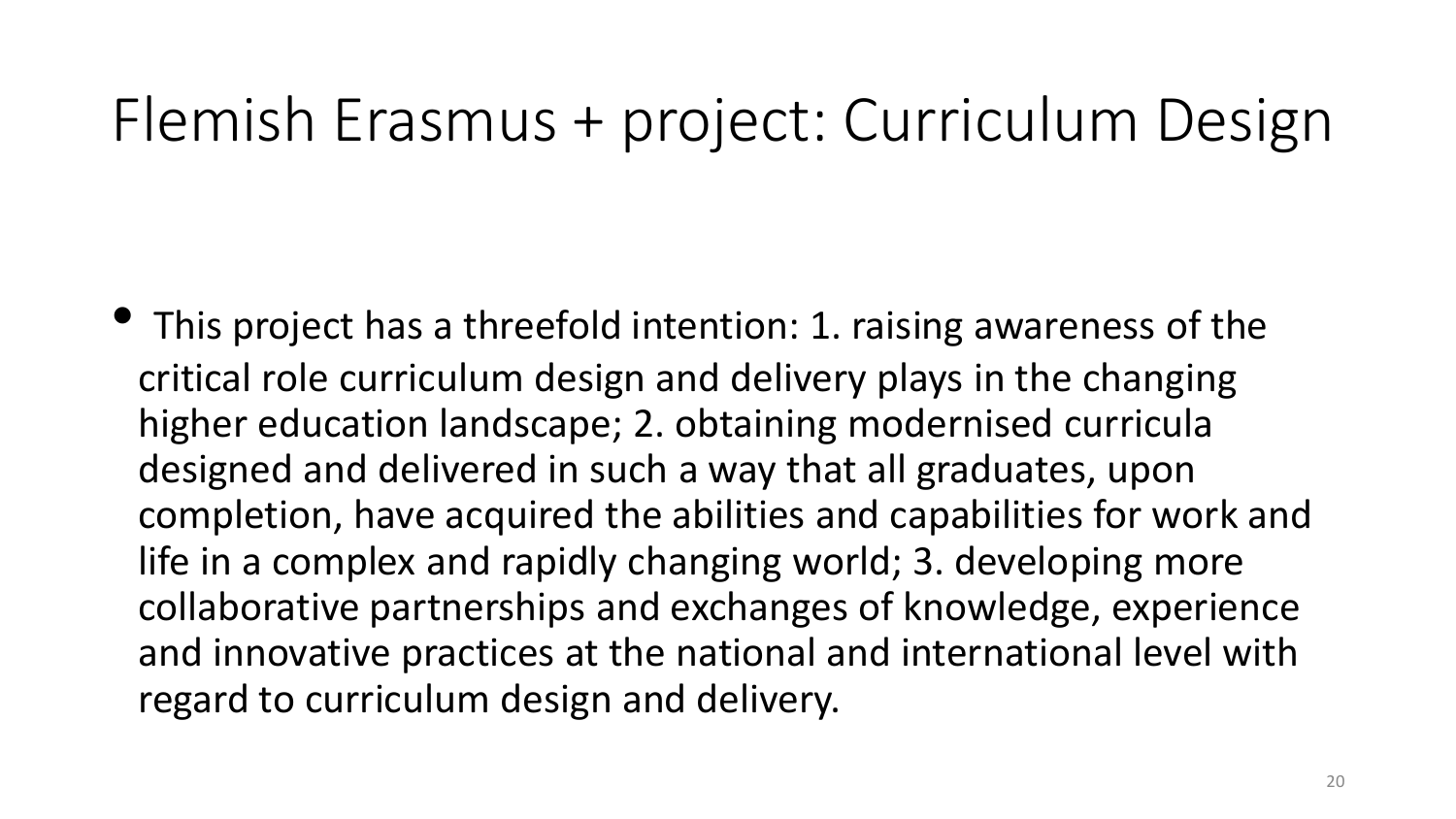- Consultation of experts: Higher education academy
- Workshop in Brussels, PLA and closing seminar with experts: Ben Brabon, Liz Thomas, Bruce MacFarlane, Michaele Horvathova, Tine Proitz, Jacob Ravn, Filip Dochy, Paul Ashwin and Paul Blackmore
- Peer learning activity in Brussels involving the following countries: Croatia, England, Flanders, France, Sweden, The Netherlands, Iceland, Slovenia
- Peer learning activity in Rome involving the following countries: Flanders, Italy and Spain
- Dissemination conference targeted at the Flemish HEIs including poster session showing the good practices in the Flemish HEIs
- Dissemination through participation in the other PLA' s and through the meeting in the framework of HE thematic group in Brussels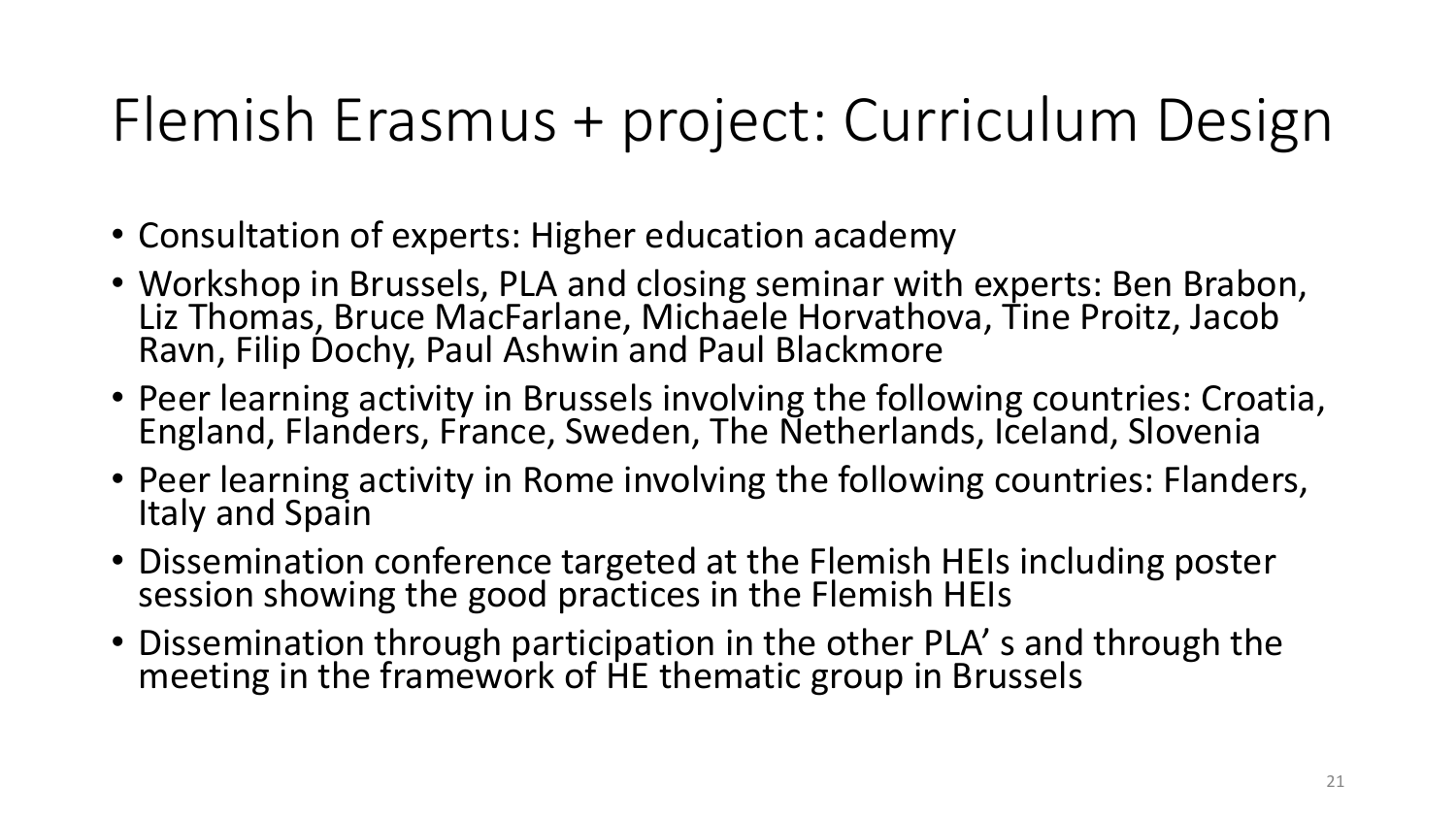- The discussion paper leads to a non-exhaustive list of 10 questions to foster discussion in the workshop/PLA's:
	- 1. How can a curriculum respond to today's societal needs?
	- 2. How can a curriculum stimulate student involvement?
	- 3. How can a curriculum do the above in an integrated way?

4. Is the curriculum the only instrument for this?

 5. What is the relationship between the learning outcomes and the curriculum, and is it sufficiently clear?

- 6. How do we know if the curriculum is doing what is intended?
- 7. How powerful is the curriculum?
- 8. Does an institution have sufficient space to devise the curriculum of a particular programme?
- 9. How can teachers and staff be professionalised?

10. What is the role of the stakeholders in curriculum (re)design? Who owns the curriculum?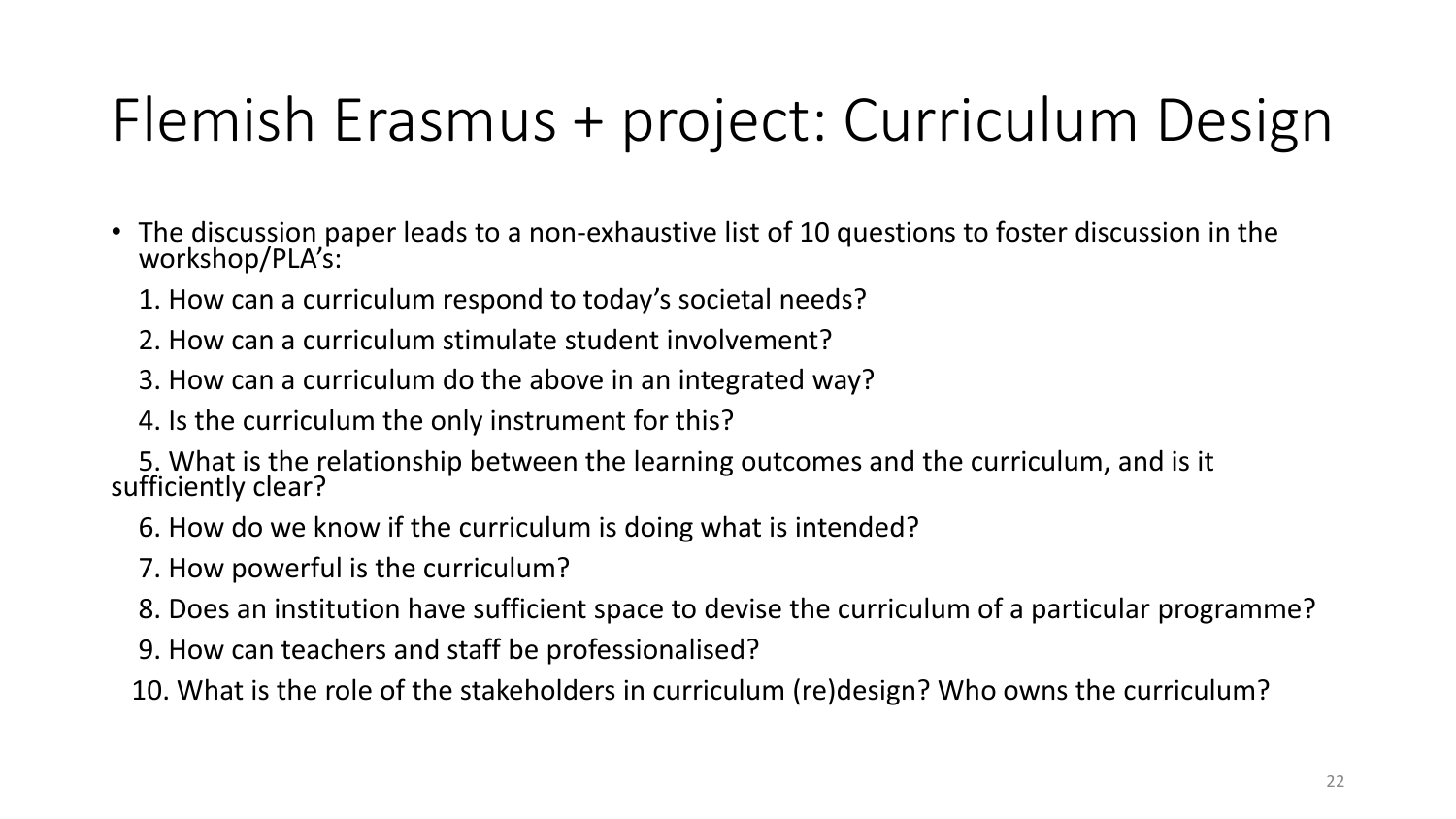- Core ideas from the presentations:
	- What is the curriculum for?
	- Principles of inclusive design
	- Using independent learning to develop 21st century skills
	- Freedom to learn counterbalancing academic freedom
	- The use of learning outcomes:
	- High impact learning that lasts: 7 building blocks of HILL
	- International projects as a new driving force in curriculum development
	- Co-creation, student partnership and inclusivity; recognize student engagement as an important aspect of QA
	- Connection with the wider community; importance of flexibility enhancing study success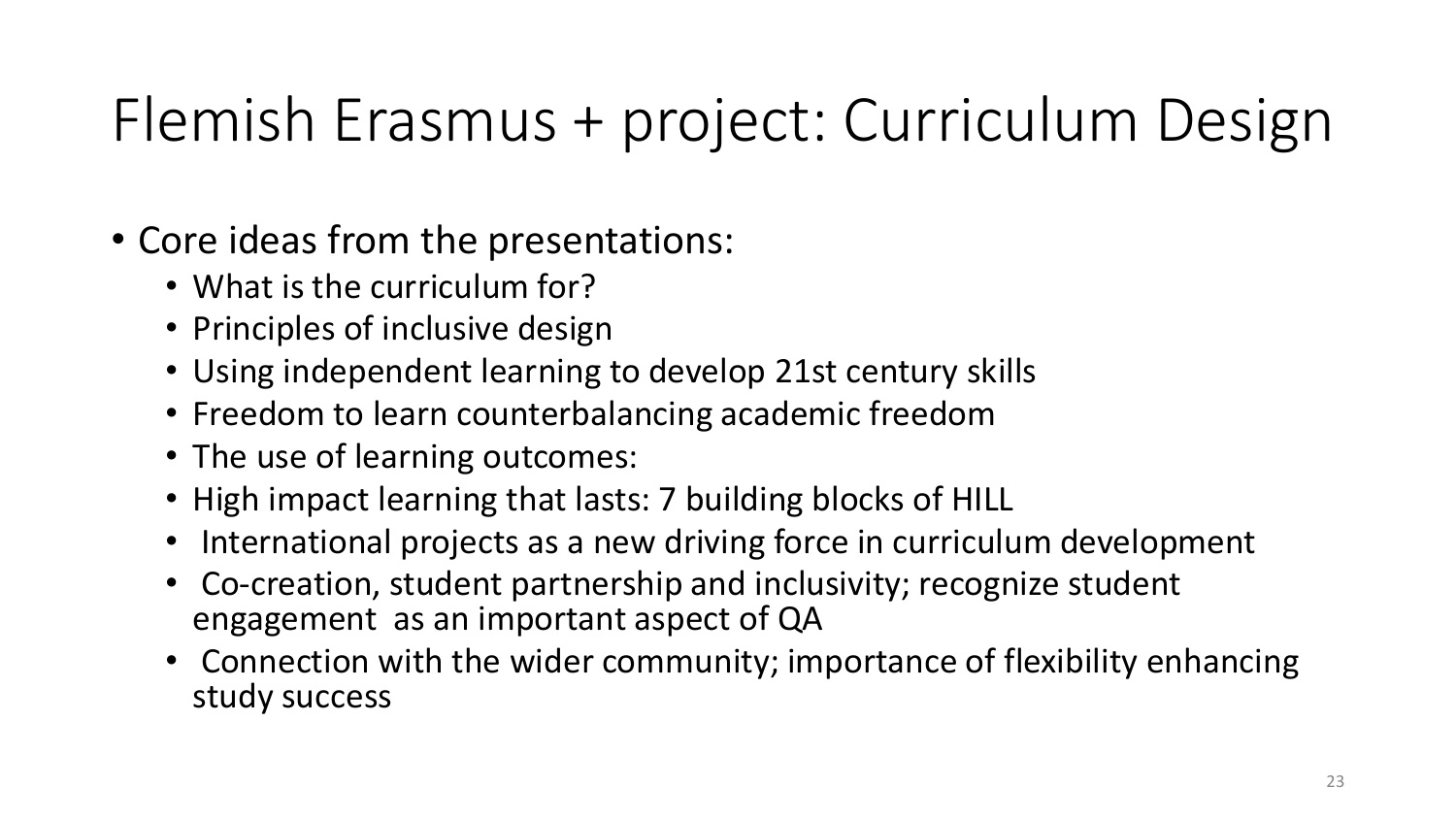- Core ideas from the presentations:
	- Learning outcomes: making the implicit visible (21th century skills)
	- An interdisciplinary curriculum is contextual; the context of the domain facilitates the interdisciplinary curriculum design; interdisciplinarity is an essential aspect in innovative programs
	- Strong link between new curriculum, teaching methods and assessment; it can enhance efficiency. Constructive alignment
	- Curriculum embedded in a clear strategy of the institution
	- Teacher training; a culture of delegation of power
	- Scientific evidence for active learning; Assessment as learning;
	- The art of curriculum design: curriculum content and processes should be appropriate for the purposes of HE and the beneficiaries; a journey into the unknown;
	- A student and knowledge focused curriculum (triangle Knowledge, Student and World) and the transformative power of curricula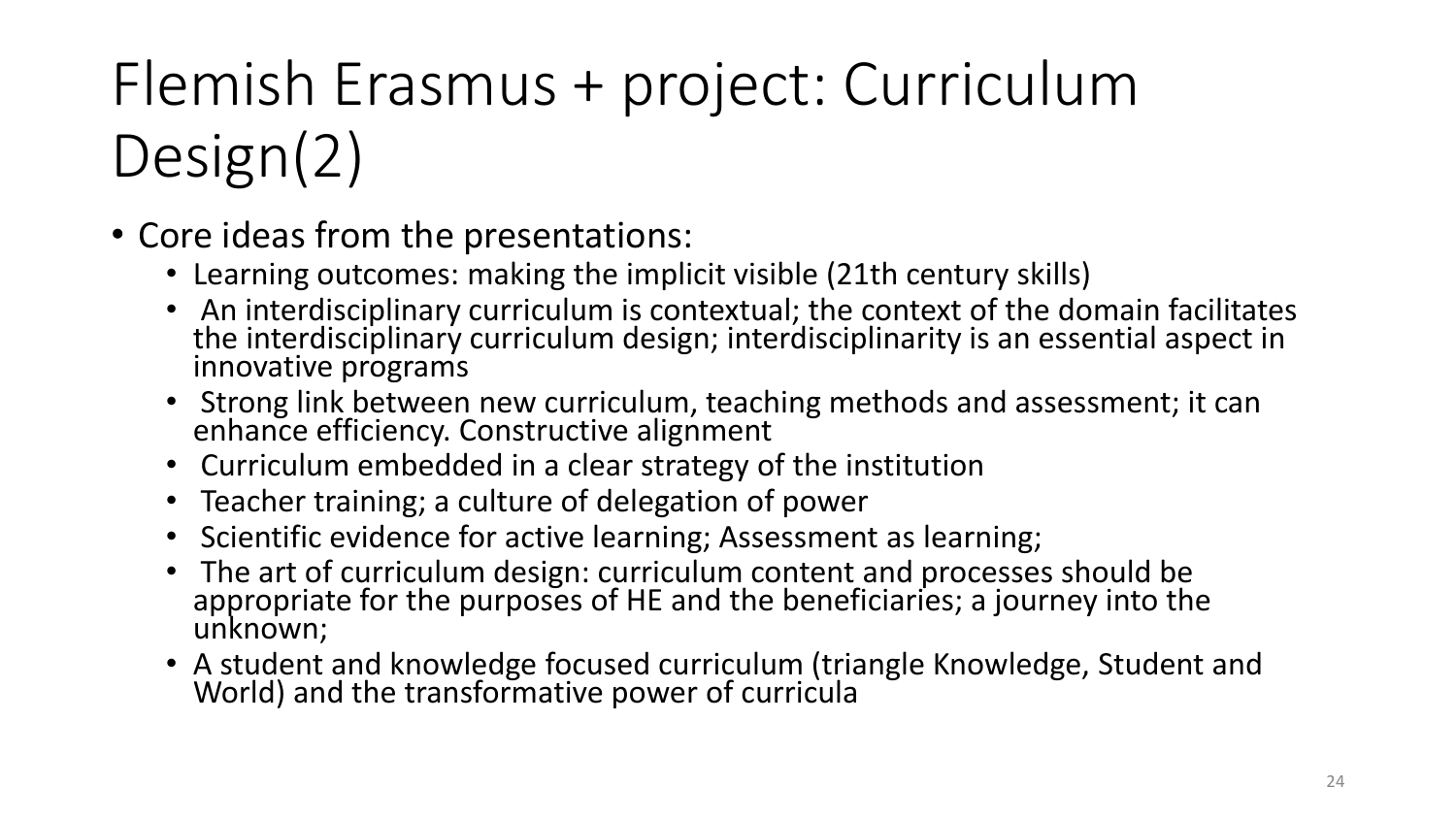- Conclusions:
	- Curriculum design is part of the core business of HEIs: a more strategic approach is desired;
	- The design and delivery of the curriculum reflects/should reflect the mission and strategic policy objectives of a HEI regarding teaching and learning
	- Be aware of the tensions in 'the curriculum challenged': curriculum as about engaging with knowledge and curriculum as about responding to societal needs
	- All students are confronted in one or another way with the curriculum
	- There are many good practices within the HEIs across the EHEA;
	- There is a need to establish transnational EHEA-wide peer groups for reflecting and mutual learning and understanding about the challenges and pressures on the curriculum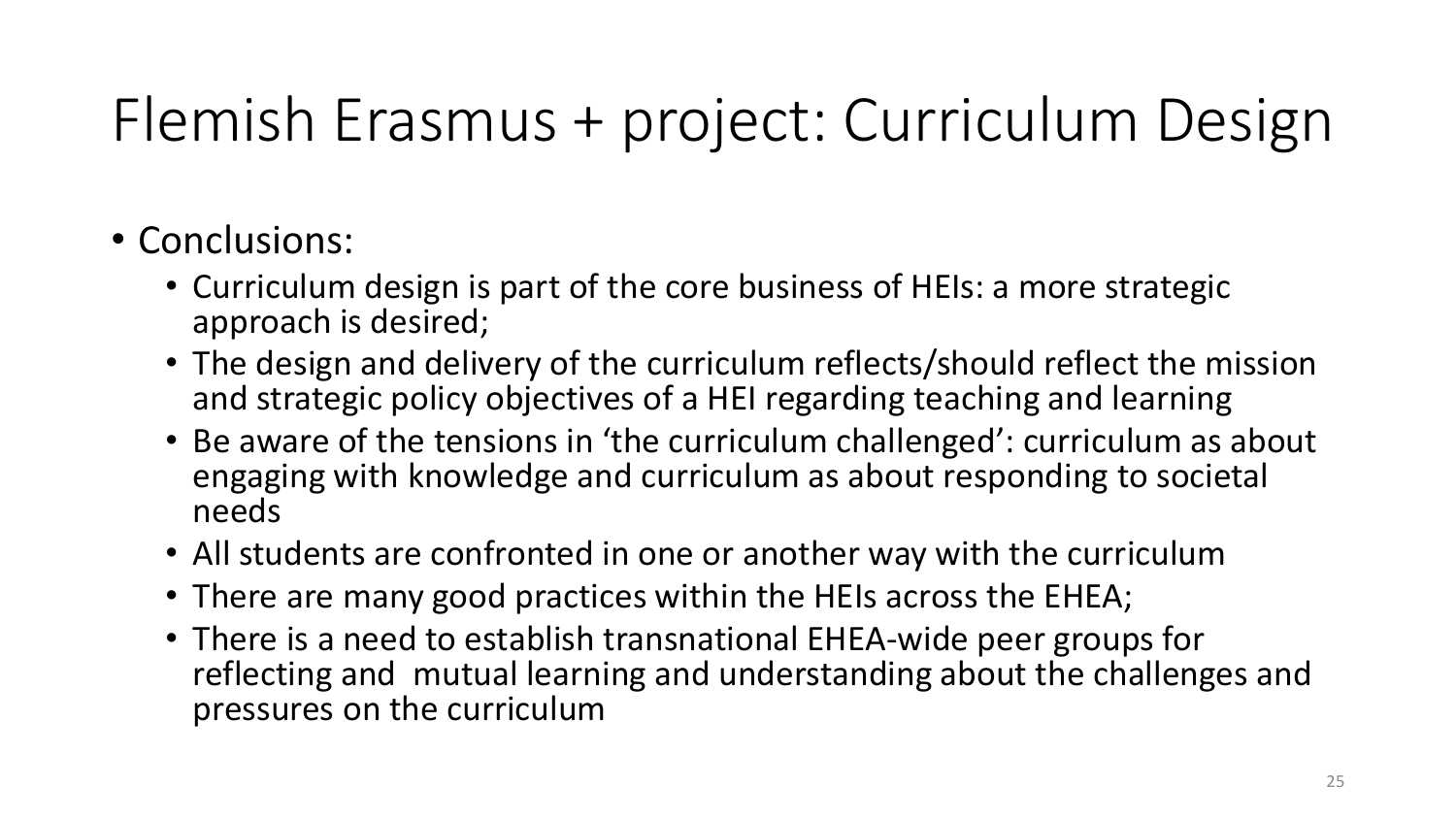All documents are available:

- https://media.ehea.info/file/2018 Paris/72/6/MEN conf-[EHEA\\_WG2\\_03\\_950726.pdf](https://www.vlor.be/activiteiten/verslagen/workshop-curriculum-design-2ond-may-2017)
- [https://www.vlor.be/activiteiten/verslagen/workshop-curriculum-design-2ond-may-](https://www.vlor.be/activiteiten/verslagen/workshop-curriculum-design-2ond-may-2017)[2017](https://www.vlor.be/activiteiten/verslagen/workshop-curriculum-design-2ond-may-2017)
- [https://www.vlor.be/activiteiten/verslagen/peer-learning-activity-curriculumdesign-](https://www.vlor.be/activiteiten/verslagen/peer-learning-activity-curriculumdesign-16-17-nov-2017)[16-17-nov-2017](https://www.vlor.be/activiteiten/verslagen/peer-learning-activity-curriculumdesign-16-17-nov-2017)
- [https://www.vlor.be/activiteiten/verslagen/peer-learning-activity-curriculum-higher](https://www.vlor.be/activiteiten/verslagen/peer-learning-activity-curriculum-higher-education-challenged-8-9-mar-2018)[education-challenged-8-9-mar-2018](https://www.vlor.be/activiteiten/verslagen/peer-learning-activity-curriculum-higher-education-challenged-8-9-mar-2018)
- [https://www.vlor.be/activiteiten/verslagen/het-curriculum-hoger-onderwijs](https://www.vlor.be/activiteiten/verslagen/het-curriculum-hoger-onderwijs-uitgedaagd)[uitgedaagd](https://www.vlor.be/activiteiten/verslagen/het-curriculum-hoger-onderwijs-uitgedaagd)